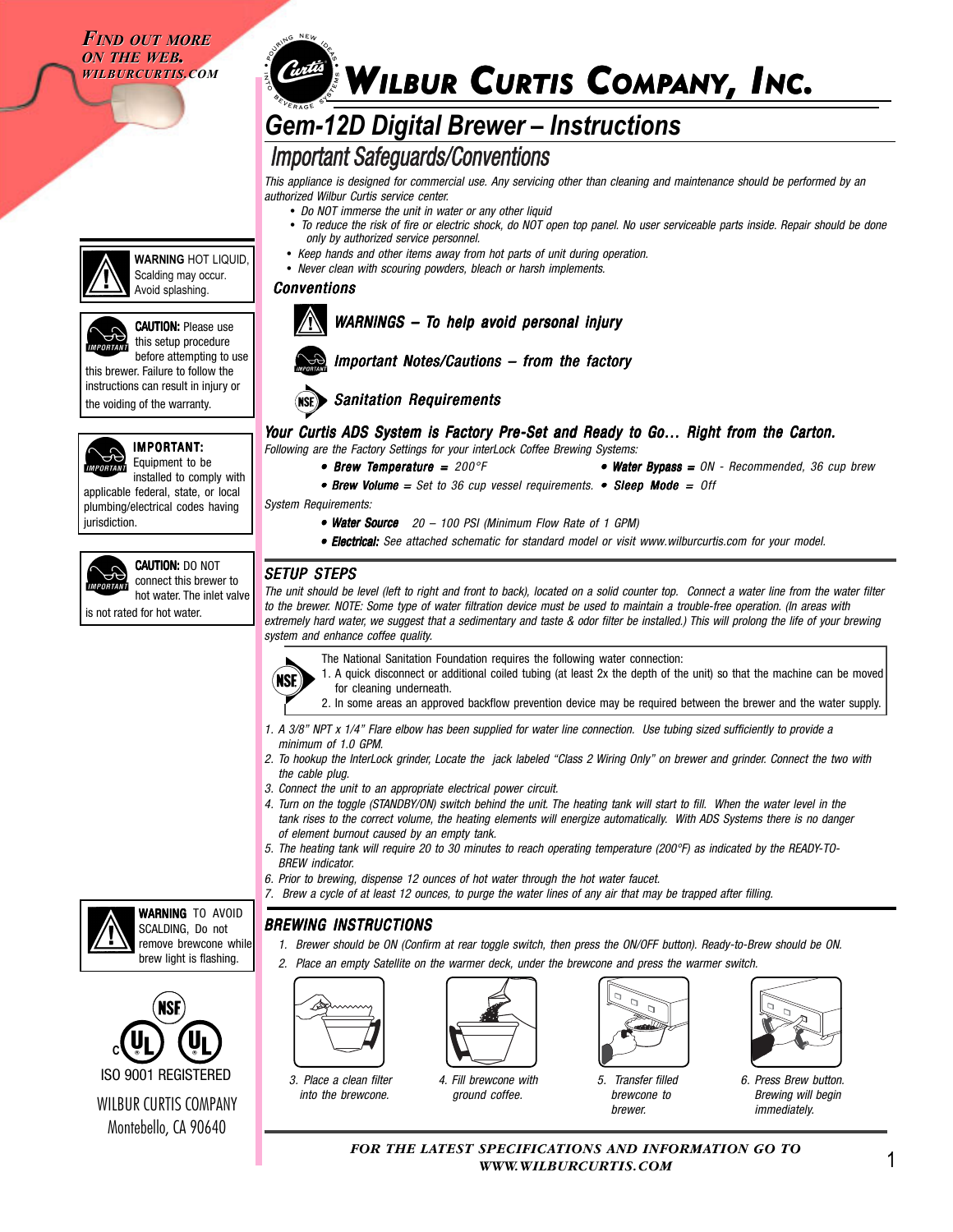# *PROGRAMMING*



## *STEPS TO PROGRAMMING ONLY REQUIRED IF FACTORY SETTINGS MUST BE CHANGED*

*IMPORTANT – Before entering the program mode, allow the unit to reach brewing temperature, then press the BREW button to dispense at least 12 ounces of water to clear any air that may be trapped within the water lines.*

*server. Reprogramming is required every time you make a bypass adjustment or change to a different*

### NOTE: **For ALL functions you must first enter the programming mode.**

*Brew Temperature – Factory Pre-Set to 200°F*

#### *1. Slide brew cone out to expose bypass outlet. Place one measuring cup under the bypass fitting, and another measuring cup under the brew cone outlet. Press the LARGE brew button for 15 seconds, then press the ON/OFF button to stop the brew cycle. 2. Divide the number of ounces collected from the bypass outlet into the total ounces collected from the* sprayhead and bypass. This will determine the percentage of bypass. *3. To increase or decrease the volume of bypass water, turn the adjustment screw on the bypass valve as indicated. Clockwise for less water; counterclockwise for more water. 4. You must reprogram the brew volume to maintain the proper total amount of coffee brewed into the insulated BYPASS FLOW ADJUSTMENT TO ACCESS BREW CYCLE COUNTER ENTER THE PROGRAMMING MODE #2:* y *will now start a pattern of LONG and SHORT blinks. This pattern identifies the number of brew cycles. SHORT blinks indicate the brew number from one [1] to nine [9]. LONG blinks separate the 1's, 10's, 1,000's and 10,000's. BREW CYCLE COUNTER*  $\frac{\Delta\Delta L}{\Delta R}$ • Turn OFF the power from the Control Panel by pressing **. DINAGE** • Press and HOLD **[BREW]** and press and RELEASE  $\sqrt{a}$ • Continue HOLDING BREW until **STOPS blinking**; RELEASE. *ENTER THE PROGRAM MODE #2 ENTER THE PROGRAMMING MODE #1* • Press and HOLD **BREW** until hot water starts running from sprayhead; then RELEASE. • When desired volume is reached, press **BREW** again to stop flow. • *To set and exit, press*  $\boxed{\text{CIV-OFF}}$ *BREW VOLUME - Factory Preset to Brewer Requirements CHANGE BREW VOLUME CONFIRM/RESET BREW TEMPERATURE - Factory Preset to 200º ENTER THE PROGRAMMING MODE #1:* y *Press for two seconds, then RELEASE.* • **READY TO BREW** will start blinking. Each blink equals 2° F, starting at 170°. *To change Temperature, press and HOLD* **BREW** *.* y *will start QUICK flashing. Each QUICK flash equals 2º F.* **After reaching 204°, temperature starts over at 170°.**<br>After reaching 204°, temperature starts over at 170°. y *RELEASE when the desired temperature is reached. To set and exit, press*  $\sqrt{N/DF}$ *Function to set brew temperature, 170° to 204°F. Brew temperature will be indicated by READY-TO-BREW light blinking.* • Turn OFF the power from the Control Panel by pressing **PIN** OF • Press and HOLD **BREW** and press and RELEASE **ON/OF** • Continue HOLDING **BREW** until **WILLY** starts blinking; RELEASE. *ENTERING THE PROGRAM MODE #1 SLEEP MODE (220V Models Only) – Factory Preset to Disabled This function conserves energy by automatically reducing tank temperature to 140º F when the unit sits idle for more than two hours. To recover, simply press any BREW (or Grind button if InterLocked) or ON/OFF button. Once the* water in the tank reaches brewing temperature, the brew cycle will automatically start. Recovery is indicated by a<br>yellow RECOVERY light on the membrane control panel. Recovering from a SLEEP mode is faster and more effici *than heating after switching off the power. To ENABLE Sleep Mode:* • UNIT MUST BE ON. Press and HOLD  $\left| \text{owoff} \right|$  until **SLEEP** light turns ON; press  $\left| \text{awoff} \right|$  again.  *Sleep Mode is now ENABLED. To DISABLE Sleep Mode:* • UNIT MUST BE ON. Press and HOLD  $\left[\text{a}$ <sub>UNIT</sub> until **> SLEEP** light turns OFF;press  $\left[\text{a}$ <sub>NOTF</sub> again.  *Sleep Mode is now ENABLED. SLEEP MODE – Factory Preset to DISABLED WARMERS Gemini Warmers feature three temperature settings. Warmers are rated at 100W with High (100%); Med (60%); Low (30%). Pressing the WARMER button once will place it on HIGH; A second time MED; Third time LOW as indicated by the warmer lights. A fourth press of the warmer button turns off the warmer. When the system is turned off at the ON/OFF button, it will remember the last warmer setting. Additionally, if the warmer is off, the unit is designed to automatically turn the warmer on (MED setting) when the next brew cycle is started. Adjusting the Temperature*

*sprayhead.*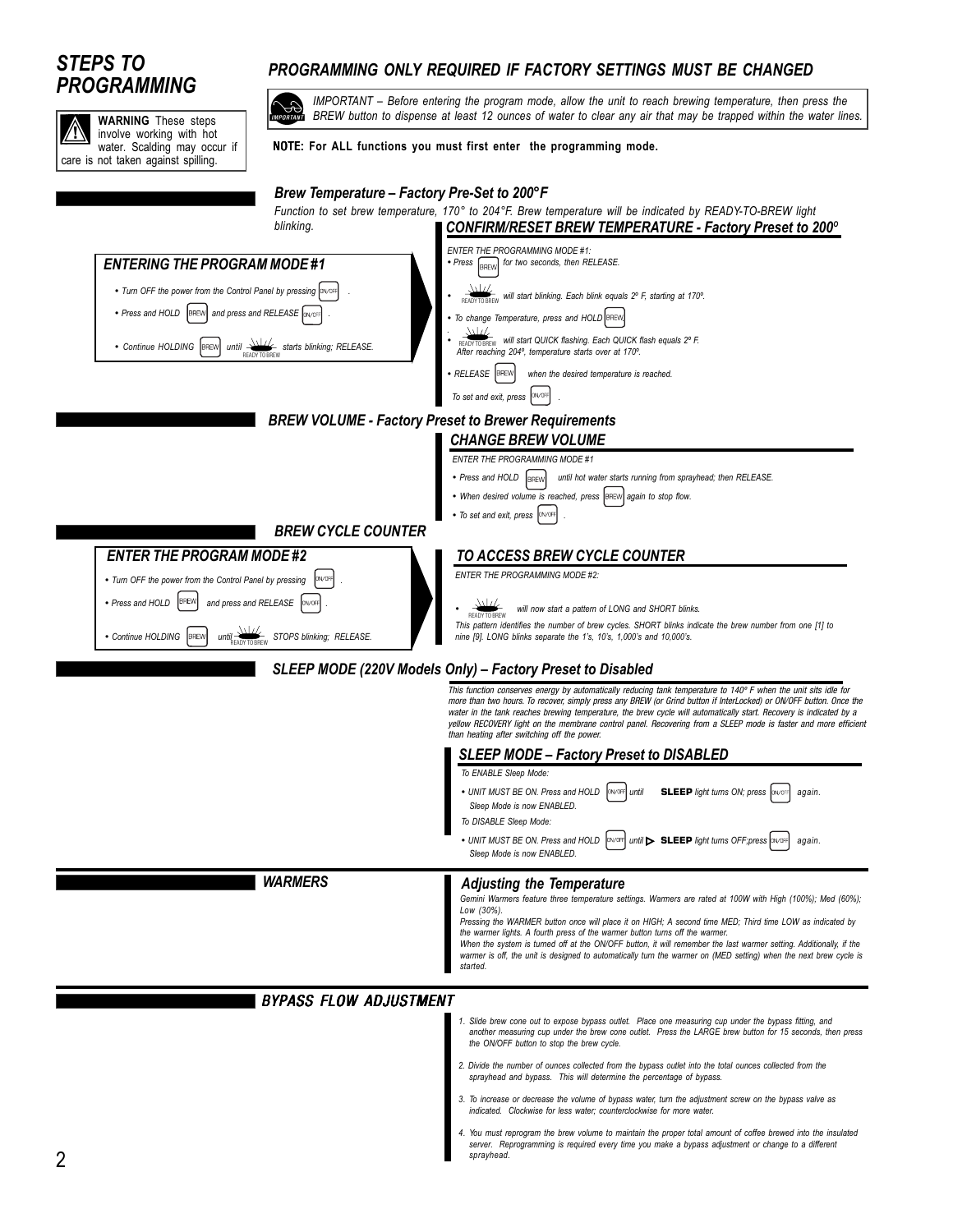